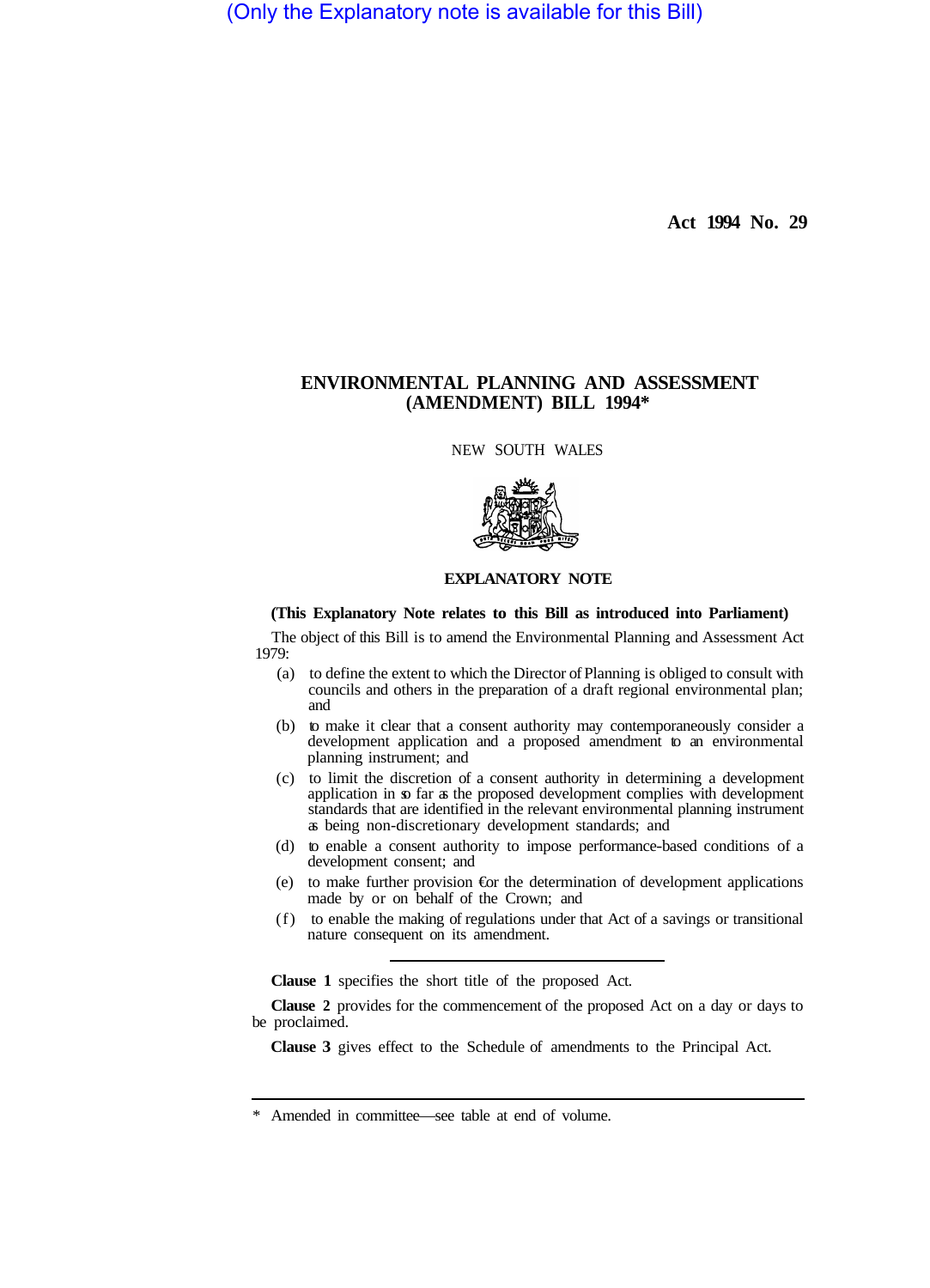*Environmental Planning and Assessment (Amendment) 1994 [Act 1994 No. 29]* 

# **SCHEDULE 1—AMENDMENTS**

#### **Consultation concerning draft regional environmental plans**

**Schedule 1 (1)** amends section 45 to specify the extent to which the Director of Planning is obliged to consult with councils and others in the preparation of a draft regional environmental plan. The Director will be required to provide specified information to them, they will have the opportunity to comment to the Director on the preparation of the environmental study or draft regional plan within 40 days after the information is provided to them and the Director will be required to consider any comments so made.

## **Instrument amendments and development applications**

**Schedule 1 (2)** inserts proposed Division 4B (sections 721–72M) into Part 3 of the Principal Act. The purpose of the proposed Division is to make it clear that a consent authority may contemporaneously consider a development application and a proposed amendment to an environmental planning instrument.

The proposed Division contains the following provisions:

Proposed section 721 provides for the application of the proposed Division.

Proposed section 727 makes it clear that a consent authority is not precluded from dealing with a development application pending the amendment of an environmental planning instrument which, when amended, would enable the development to be carried out.

Proposed section 72K requires the development application and the proposed environmental planning instrument to both be publicised in the one notice.

Proposed section 72L will enable an environmental impact statement prepared for a development application to serve, if appropriate, as an environmental study for the proposed environmental planning instrument.

Proposed section 72M will enable the same Commission of Inquiry to inquire into the development and the amendment of the environmental planning instrument.

#### **Non-discretionary development standards**

**Schedule 1 (3)** inserts proposed section 9OA into the Principal Act. The proposed section will enable development standards in an environmental planning instrument to be identified in the instrument as non-discretionary development standards. If development the subject of a development application complies with a development standard so identified, the consent authority has no discretion under sections 90 and 91 of the Principal Act to give further consideration to the development standard, to refuse the application on the ground of non-compliance with the development standard or to impose conditions more onerous than the development standard.

### **Performance-based conditions of consent**

**Schedule 1 (4)** amends section 91 to enable a condition subject to which a development consent is granted to be expressed in terms of the outcome or objective to be achieved without specifying any particular means by which the outcome or objective is to be achieved.